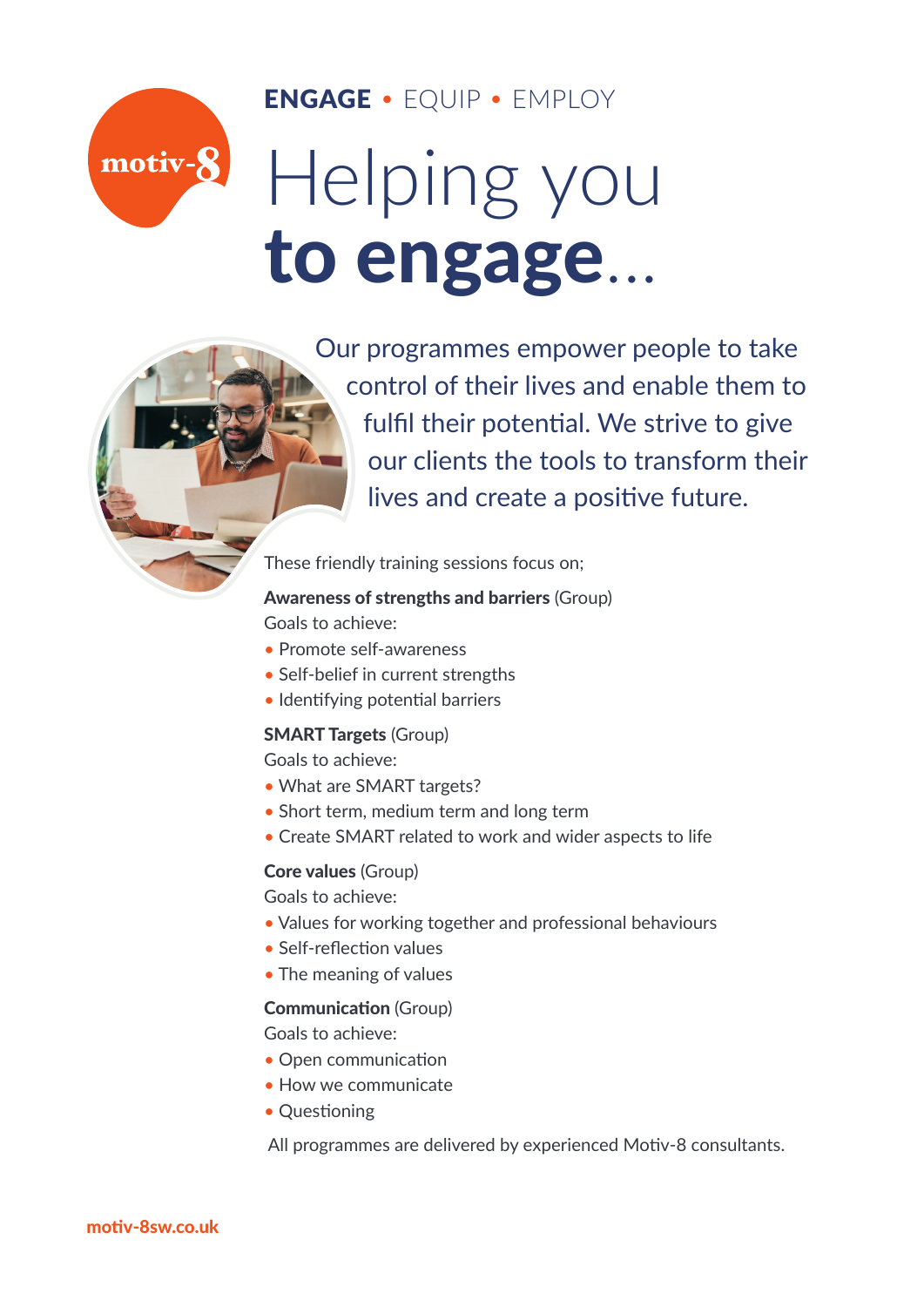## ENGAGE • EQUIP • EMPLOY

# motiv-8 Equipping you to succeed...



Our programmes empower people to take control of their lives and enable them to fulfil their potential. We strive to give our clients the tools to transform their lives and create a positive future.

These friendly training sessions focus on;

#### Identifying and addressing barriers to work (Group) Goals to achieve:

- Identifying barriers
- Address barriers via action plan, SMART targets or additional support (signposting)
- Progression and review these barriers

#### Realistic job targets (Group)

Goals to achieve:

- Expectations of Job market and industry
- Target specific to customers skills set
- Create job targets

#### Skill development (Group)

Goals to achieve:

- Identify personal skills and a pathway of developing those skills further
- Identify previous qualifications untaken and further development of key qualifications (PC required)
- Customer to receive signposting, work experience and drop-in sessions

#### Employment ready (1-2-1) (PC)

Goals to achieve:

- Long term career targets
- Career pathway

All programmes are delivered by experienced Motiv-8 consultants.